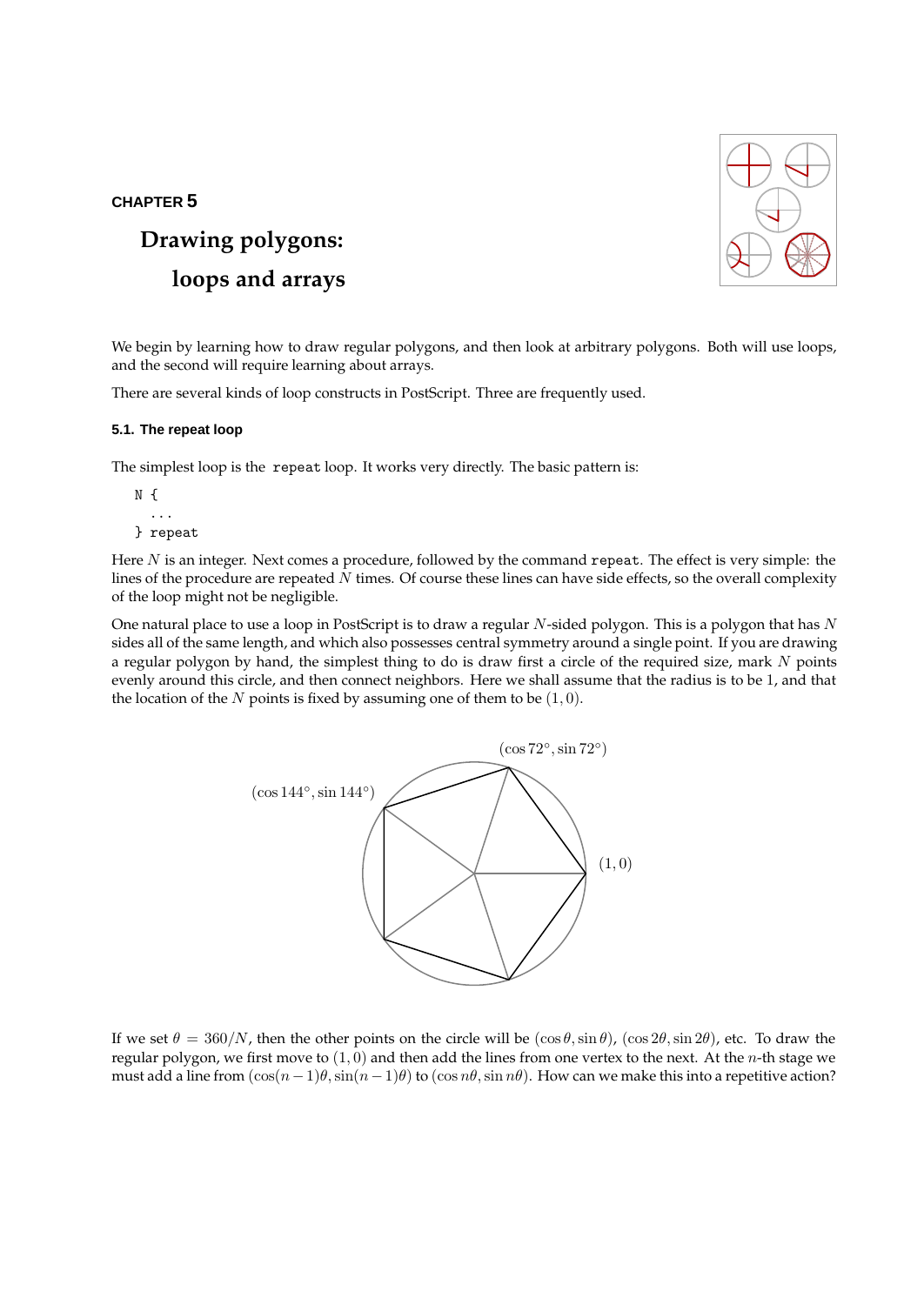By using a variable to store the current angle, and incrementing it by  $360/N$  in each repeat. Here is a procedure that will do the job:

```
% At entrance the number of sides is on the stack
% The effect is to build a regular polygon of N sides
/make-regular-polygon { 4 dict begin
 /N exch def
 /A 360 N div def
 1 0 moveto
 N fA cos A sin lineto
   /A A 360 N div add def
 } repeat
 closepath
end } def
```
In the first iteration,  $A = 360/N$ , in the second  $A = 720/N$ , etc.

**Exercise 5.1.** Modify this procedure to have two arguments, the first equal to the radius of the polygon. Why is not worthwhile to add the center and the location of the initial point as arguments?

## **5.2. The for loop**

Repeat loops are the simplest in PostScript. Slightly more complicated is the for loop. To show how it works, here is an example of drawing a regular pentagon:

```
1 0 moveto
1 1 5 {
 /i exch def
 i 72 mul cos i 72 mul sin lineto
} for
closepath
```
The for loop has one slightly tricky feature which requires the line /i exch def. The structure of the for loop is this:

s h N { ... } for

This loop involves a 'hidden' and nameless variable which starts with a value of  $s$ , increments itself by  $h$  each time the procedure is performed, and stops after doing the last loop where this variable is equal to or less than N. This hidden (or implicit) variable is put on the stack just before each repetition of the procedure. The line /i exch def behaves just like the similar lines in procedures—it takes that hidden variable off the stack and assigns it to the named variable i. It is not necessary to do this, but you must do something with that number on the stack, because otherwise it will just accumulate there, causing eventual if not immediate trouble. If you don't need to use the loop variable, but just want to get rid of it, use the command pop, which just removes the top item from the stack.

Incidentally, it is safer to use only integer variables in the initial part of a for loop, because otherwise rounding errors may cause a last loop to be missed, or an extra one to be done.

**Exercise 5.2.** Make up <sup>a</sup> procedure polygon just like the one in the first section, but using <sup>a</sup> for loop instead of <sup>a</sup> repeat loop.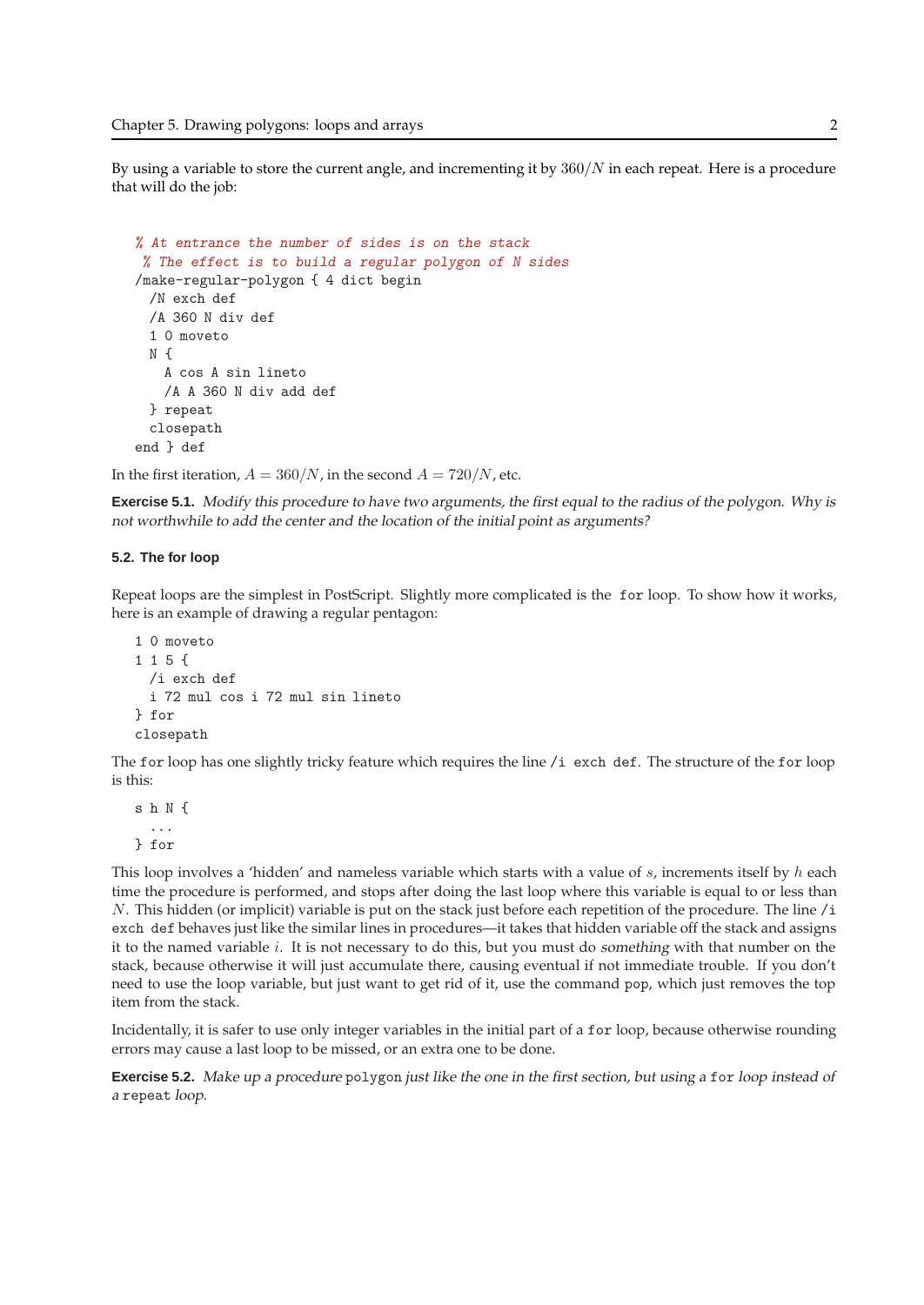**Exercise 5.3.** Write <sup>a</sup> complete PostScript program which makes your own graph paper. There should be light gray lines 1 mm. apart, heavier gray ones 1 cm apart, and the axes done in black. The center of the axes should be at the center of the page. Fill as much of the page as you can with the grid.

#### **5.3. The loop loop**

The third kind of loop is the most complicated, but also the most versatile. It operates somewhat like a while loop in other languages, but with a slight extra complication.

```
1 0 moveto
/A 72 def
{ A cos A sin lineto
 /A A 72 add def
 A 360 gt { exit } if
} loop
closepath
```
The complication is that you must test a condition in the loop, and explicitly force an exit if it is not satisfied. Otherwise you will loop forever. If you put in your condition at the beginning of the loop, you have the equivalent of a while loop, while if at the end a do . . . while loop. Thus, the commands loop and exit should almost always be used together. Exits can be put into any loop in order to break out of it under exceptional conditions.

## **5.4. Graphing functions**

Function graphs or parametrized curves can de done easily with simple loops, although we shall see in the next chapter a more sophisticated way to do them. Here would be sample code to draw a graph of  $y = x^2$  from  $-1$  to 1:

```
/N 100 def
/x - 1 def
/dx 2 N div def
/f {
  dup mul
} def
newpath
x dup f moveto
N f/x x dx add def
 x dup f lineto
} repeat
stroke
```
### **5.5. General polygons**

Polygons don't have to be regular. In general a polygon is essentially a sequence of points  $P_0, P_1, \ldots, P_{n-1}$ called its **vertices**. The edges of the polygon are the line segments connecting the successive vertices. We shall impose a convention here: a point will be an array of two numbers  $[x \, y]$  and a polygon will be an array of points  $[P_0 \ P_2 \ \ldots \ P_{n-1}]$ . We now want to define a procedure which has an array like this as a single argument, and builds the polygon from that array by making line segments along its edges.

There are a few things you have to know about arrays in PostScript in order to make this work (and they are just about all you have to know):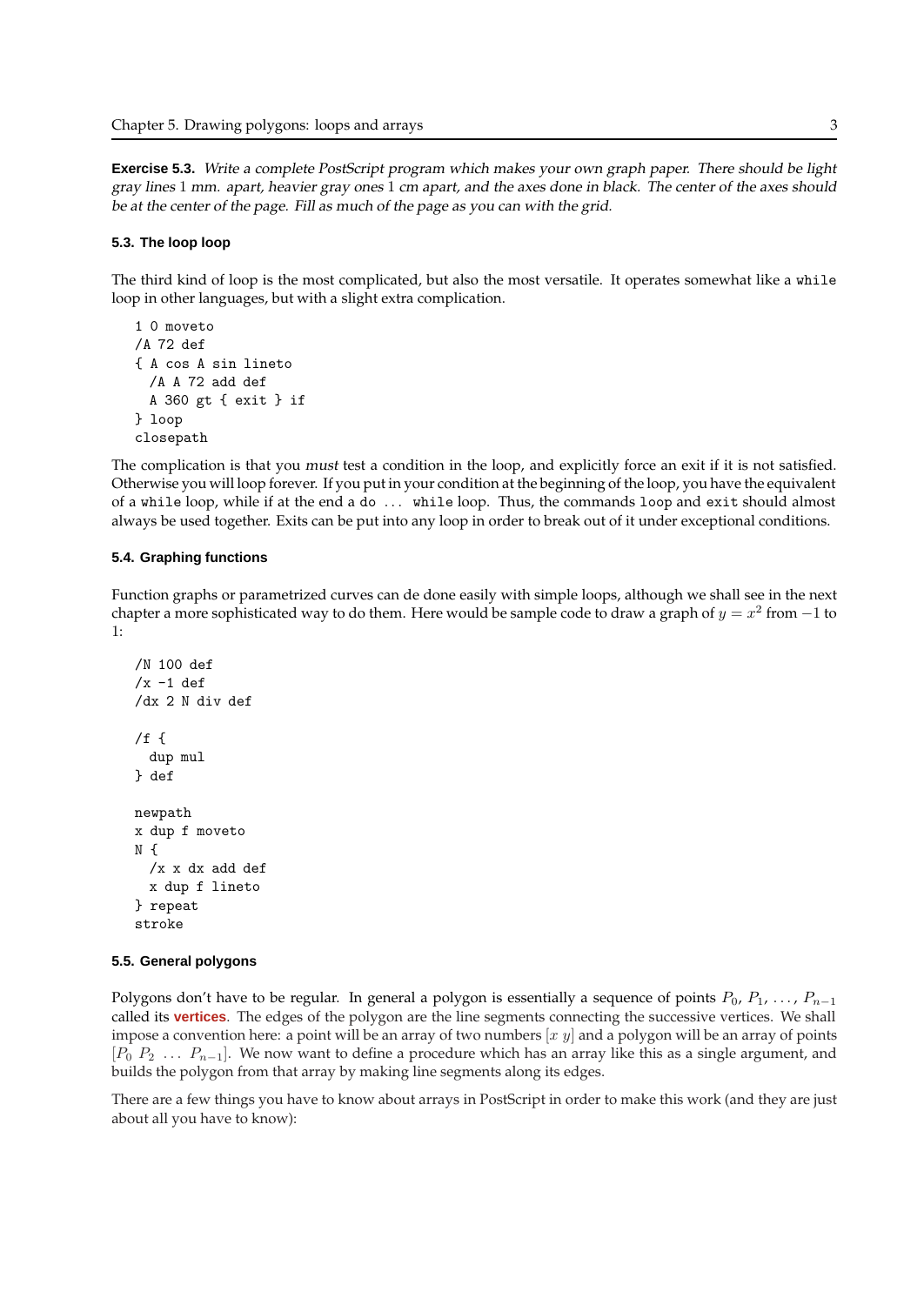- (1) The numbering of items in an array starts at 0;
- (2) if  $a$  is an array then a length returns the number of items in the array;
- (3) if  $a$  is an array then  $a$  i get puts the *i*-th item on the stack;
- (4) you create an array on the stack by entering [, a few items, then ];

```
% argument: array of points
% builds the corresponding polygon
/make-polygon { 3 dict begin
/a exch def
/n a length def
n 1 gt {
 a 0 get 0 get
 a 0 get 1 get
 moveto
 1 1 n 1 sub {
   /i exch def
   a i get 0 get
   a i get 1 get
   lineto
 } for
} if
end } def
```
This procedure starts out by defining the local variable  $a$  to be the array on the stack which is its argument. Then it defines n to be the number of items in a. If  $n \leq 1$  there is nothing to be done at all. If  $n > 1$ , we move to the first point in the array, and then draw  $n - 1$  line segments. Since there are n points in the array, we draw  $n - 1$ segments, and the last point is  $P_{n-1}$ . Note also that since the  $i$ -th item in the array is a point  $P_i$ , which is itself an array of two items, we must 'get' its elements to make a line. If  $P = [x \, y]$  then P 0 get P 1 get puts x y on the stack.

There is another way to unload the items in an array onto the stack: the sequence P aload puts all the entries of P onto the stack, together with the array P itself at the top. The sequence P aload pop thus puts all the entries on the stack, in order. This is simpler and more efficient than getting the items one by one.

Note also that if we want a closed polygon, we must add closepath outside the procedure. There is no requirement that the first and last points of the polygon be the same.

There is one more important thing to know about arrays. Normally, you build one by entering any sequence of items in between square brackets [ and ], separated by space, possibly on separate lines. An array can be any sequence of items, not necessarily all of the same kind. The following is a legitimate use of make-polygon to draw a pentagon:

```
newpath
\sqrt{ }[1 0]
  [72 cos 72 sin]
  [144 cos 144 sin]
  [216 cos 216 sin]
  [288 cos 288 sin]
]
make-polygon
closepath
stroke
```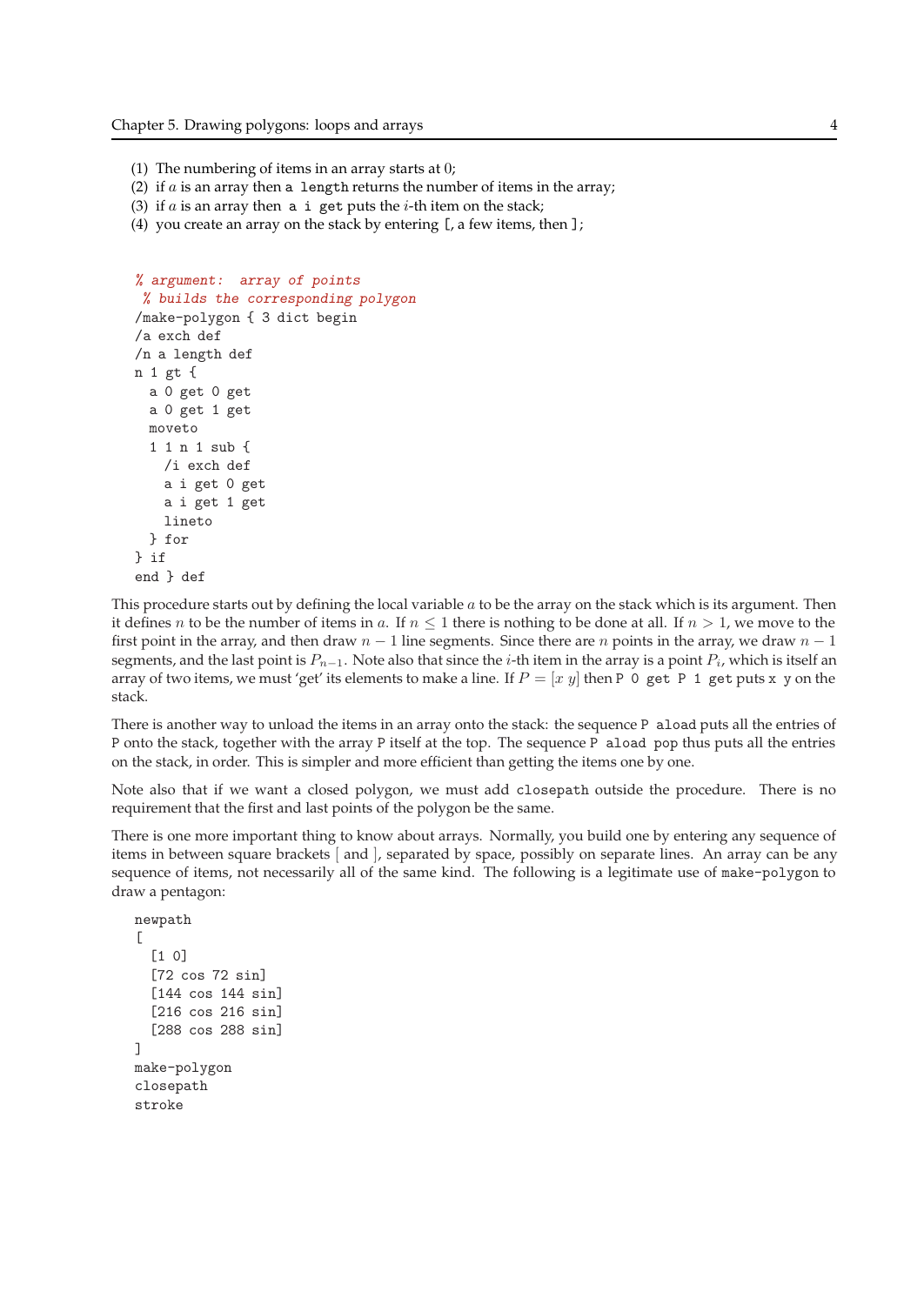**Exercise 5.4.** Use loops and make-polygon to draw the American flag in color, say 3" high and 5" inches wide. (The stars—there are 50 of them—are the interesting part.)



**Exercise 5.5.** Another useful pair of commands involving arrays are array and put. The sequence n array puts on the stack an array of length n. What is in it? A sequence of null objects, that is to say essentially faceless entities. Of course the array will be of no use until null objects are replaced by proper data. The way to do this is with the put command. The sequence A n x put sets  $A[n] = x$ .

(1) Construct <sup>a</sup> procedure reversed that replaces an array by the array that lists the same objects in the opposite order, without changing the original array. (2) Then use put and careful stack manipulations to do this without using any variables in your procedure. Thus

[0 1 2 3] reversed

should return [3 2 1 0].

## **5.6. Clipping polygons**

In this section, now that we are equipped with loops and arrays, we shall take up a slight generalization of the problem we began with in the last chapter. We shall also see a new kind of loop.

Here is the new problem:

• We are given a closed planar polygonal path  $\gamma$ , together with a line  $Ax + By + C = 0$ . We want to replace  $\gamma$ by its intersection with the half plane  $f(x, y) = Ax + By + C \le 0$ .



We are going to see here a simple but elegant way of solving these problems called the **Hodgman-Sutherland algorithm** after its inventors. We may as well assume the path to be oriented. The solution to the problem reduces to one basic idea: if the path  $\gamma$  exits the half plane at a point P and next crosses back at Q, we want to replace that part of  $\gamma$  between P and Q by the straight line PQ.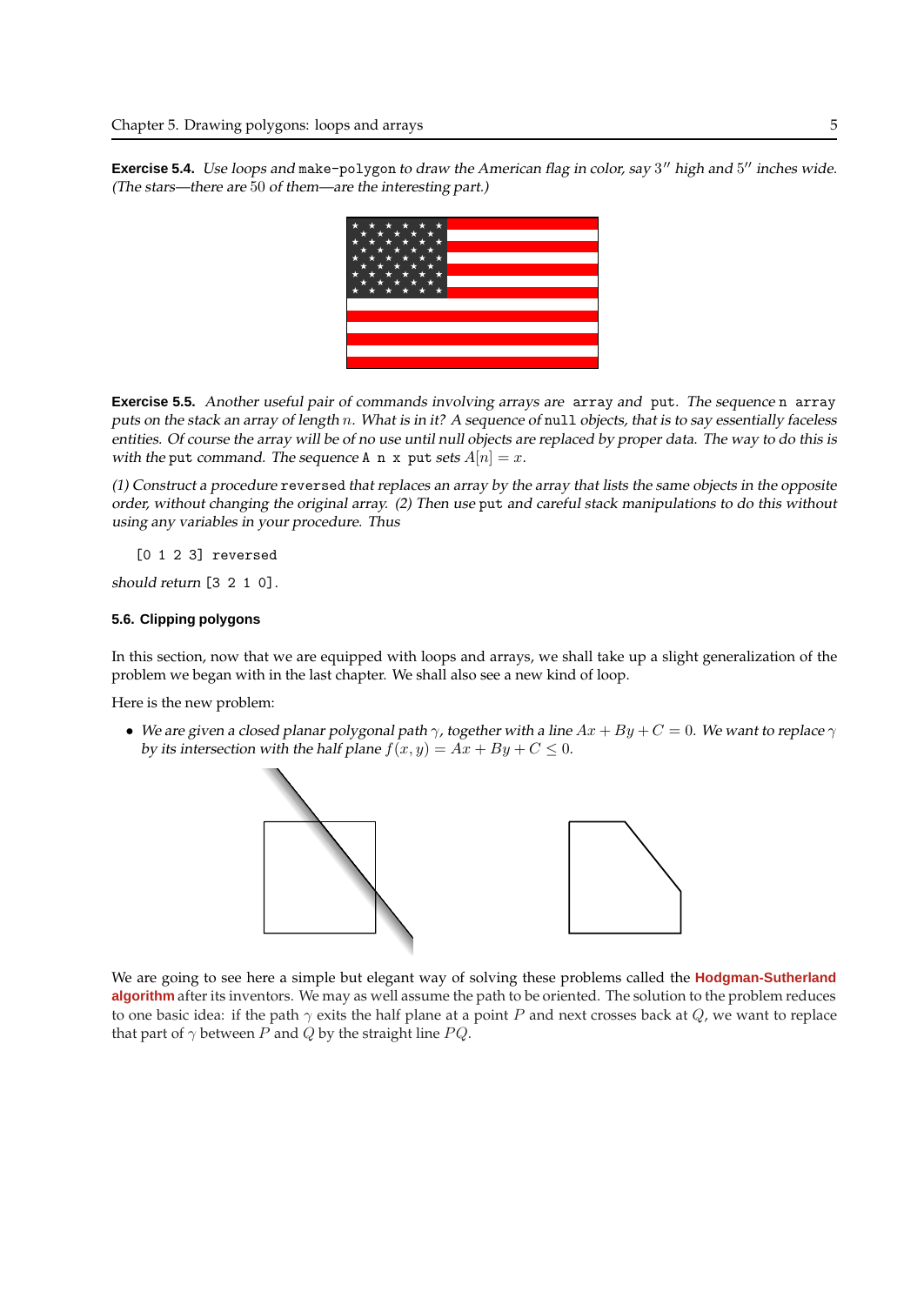

We want to design a procedure, which I'll call hodgman-sutherland, that has the closed polygon  $\gamma$  and the line  $Ax + By + C = 0$  as arguments and returns on the stack a new polygon obtained from  $\gamma$  by cutting off the part in the region  $Ax + By + C > 0$ . The polygon  $\gamma$  will be represented by the array of its vertices and the line by the array  $\ell = (A, B, C)$ . Let

$$
\langle \ell, P \rangle = Ax + By + C
$$

if  $P = (x, y)$ .

The procedure looks in turn at each edge of the polygon, in the order determined by the array. It starts with the edge  $P_{n-1}$ ,  $P_0$ , a convenient trick in such situations. As we proceed, we are going to build up the replacement polygon by adding points to it. Suppose we are looking at an edge  $PQ$ . What we do will depend on circumstances. Roughly put:

- (1) If  $\langle \ell, P \rangle \le 0$  and  $\langle \ell, Q \rangle \le 0$  (both P and Q inside the half plane determined by  $\ell$ ) we add Q to the new polygon;
- (2) if  $\langle \ell, P \rangle < 0$  but  $\langle \ell, Q \rangle > 0$  (P inside, Q outside) we add the intersection  $PQ \cap \ell$  of the segment  $PQ$  with  $\ell$ , which is

$$
\frac{\langle \ell, Q \rangle P - \langle \ell, P \rangle Q}{\langle \ell, Q \rangle - \langle \ell, P \rangle} ,
$$

to the new polygon;

- (3) if  $\langle \ell, P \rangle = 0$  but  $\langle \ell, Q \rangle > 0$  we do nothing;
- (4) if  $\langle \ell, P \rangle > 0$  but  $\langle \ell, Q \rangle \le 0$  (P outside, Q inside) then we add both  $PQ \cap \ell$  and Q, unless they are the same, in which case we just add one;
- (5) if both  $P$  and  $Q$  are outside we do nothing.

This process is very much like that performed in Chapter 4 to find the intersection of a line and a rectangle, and one convention is certainly the same—an edge does not really contain its starting point.

In certain singular cases, one of the vertices lies on  $\ell$  and no new point is calculated.

One peculiar aspect of the process is that if the line crosses and recrosses several times, it still returns a single polygon.

In writing the procedure to do this, we are going to use the forall loop. It is used like this:

a { ... } forall

where a is an array. The procedure  $\{\ldots\}$  is called once for each element of the array a, with that element on top of the stack. It acts much like the for loop, and in fact some for loops can be simulated with an equivalent forall loop by putting an appropriate array on the stack.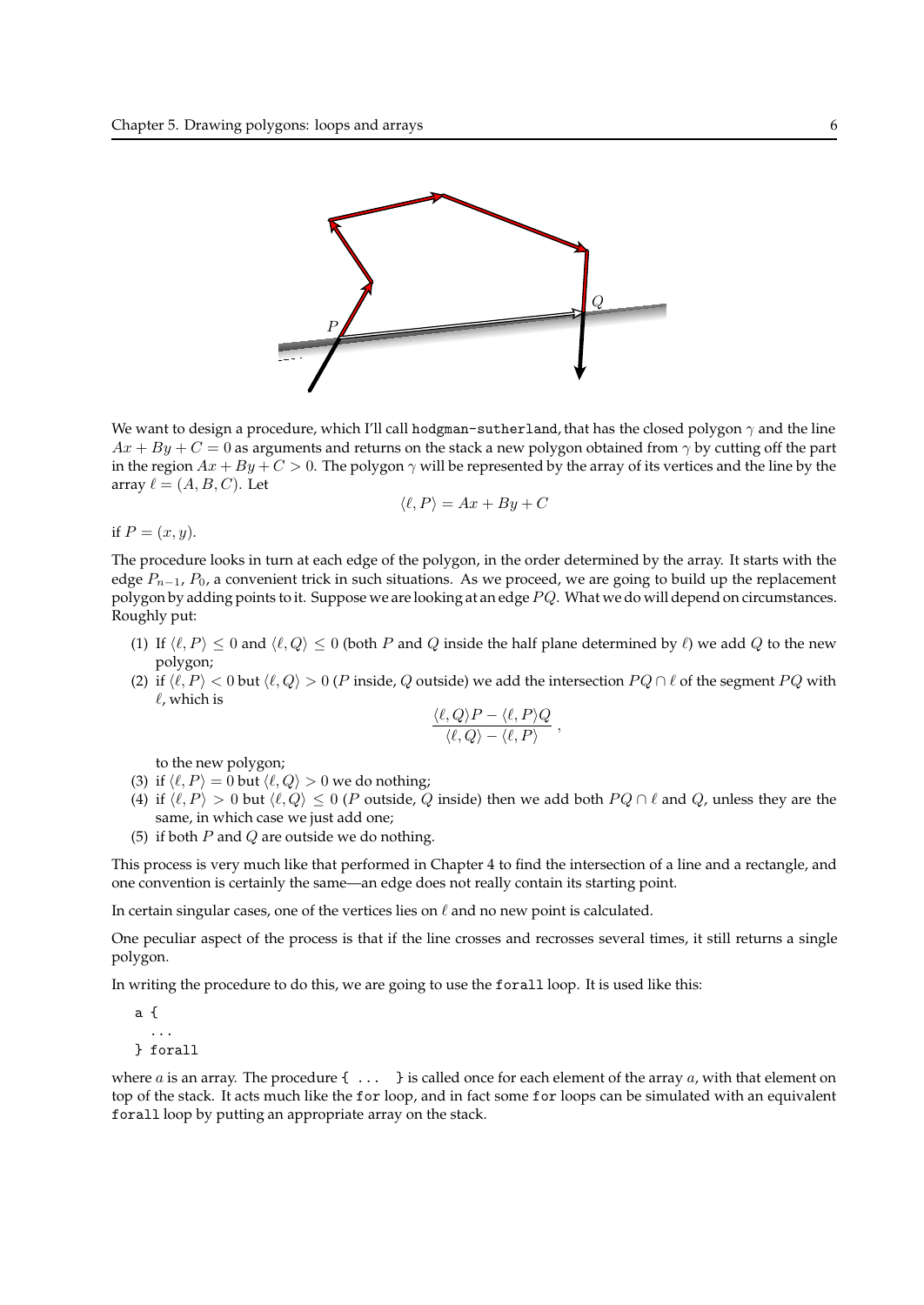In the program excerpt below there are a few things to notice in addition to the use of forall. One is that for efficiency's sake the way in which a local dictionary is used is a bit different from previously. I have defined a procedure evaluate which calculates  $Ax + By + C$  given [A B C] and [x y]. If I were following the pattern recommended earlier, this procedure would set up its own local dictionary on each call to it. But setting up a dictionary is inefficient, and evaluate is called several times in the main procedure here. So I use no dictionary, but rely entirely on stack operations. The new stack operation used here is roll. It has two arguments n and  $i$ , shifting the top n elements on the stack cyclically up by  $i$ —i.e. it rolls the top n elements of the stack. If the stack is currently

 $x_4$   $x_3$   $x_2$   $x_1$   $x_0$  (bottom to top)

then the sequence 5 2 roll changes it to

 $x_1 x_0 x_4 x_3 x_2$ .

```
% x y [A B C] => Ax + By + C
/evaluate \frac{1}{2} % x v \left[A B C]
 aload pop % x y A B C5 1 roll % C x y A B
 3 2 roll % C x A B y
 mul \% C x A By
 3 1 roll % C By x A
 mul % C By Ax
 add add % Ax+By+C
```

```
} def
```
Another thing to notice is that the data we are given are the vertices of the polygon, but what we really want to do is look at its edges, or pairs of successive vertices. So we use two variables P and Q, and start with  $P = P_{n-1}$ . In looping through  $P_0, P_1, \ldots$  we are therefore looping through edges  $P_{n-1}P_0, P_0P_1, \ldots$ 

```
% arguments: polygon [A B C]
 % returns: closure of polygon truncated to Ax+By+C <= 0
/hodgman-sutherland { 4 dict begin
/f exch def
/p exch def
/n p length def
% P = p[n-1] to start
/P p n 1 sub get def
/d P length 1 sub def
/fP P aload pop f evaluate def
[
 p {
   /Q exch def
   /fQ Q aload pop f evaluate def
   fP 0 le {
     fQ 0 le {
        % P \leq 0, Q \leq 0: add Q\Omega}{
        % P \le 0, Q > 0fP 0 lt {
          % if P < 0, add intersection
         /QP fQ fP sub def
         \sqrt{ }fQ P 0 get mul fP Q 0 get mul sub QP div
```